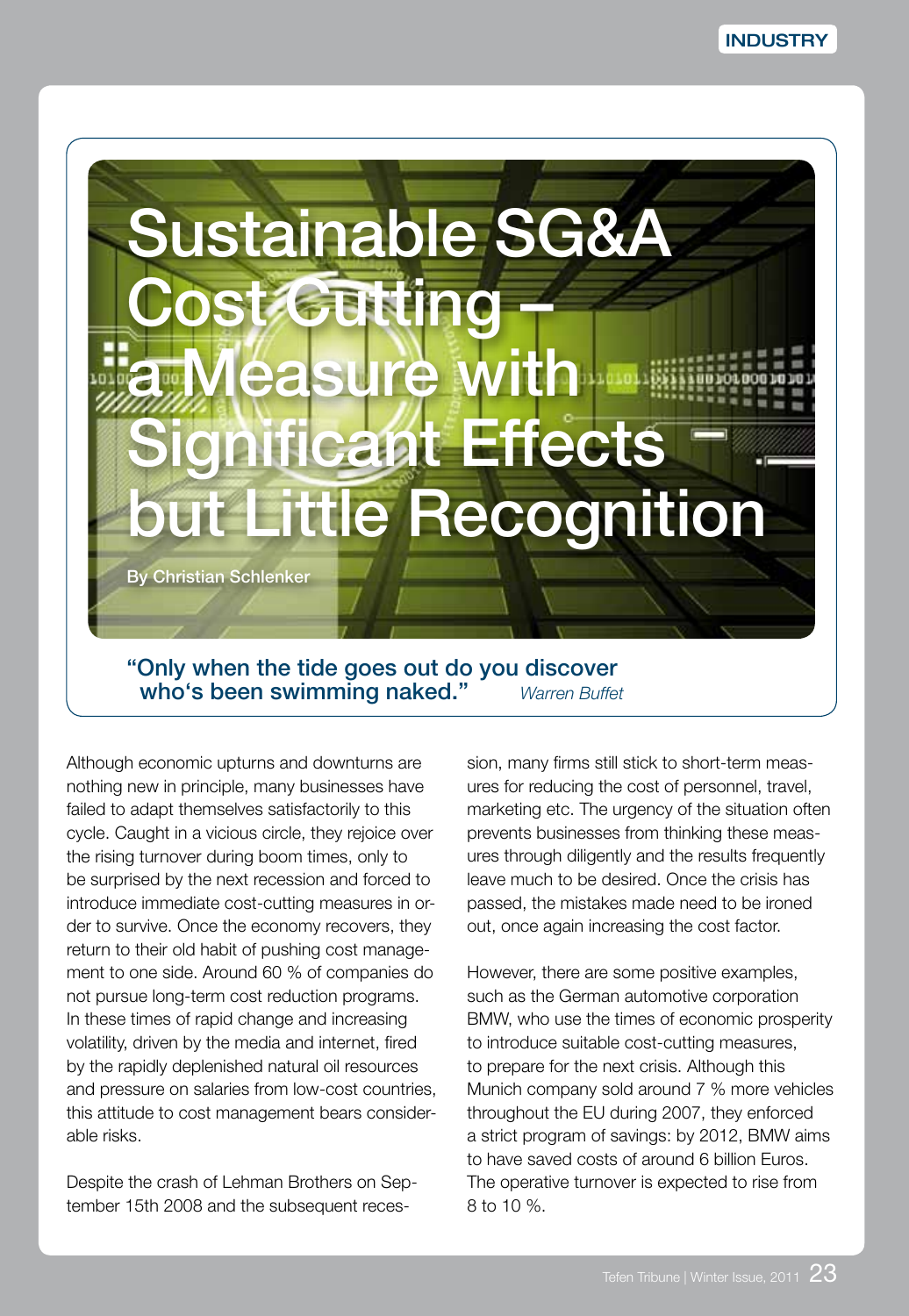This article examines in detail how businesses can best reduce their costs over the long term and in a sustainable manner. The focus is placed on so-called SG&A costs (Selling, General and Administrative Expenses), as these (in addition to material costs) not only form the largest cost block but also appear in all corporate areas, as illustrated by the following brief example: if one of the 50 largest US corporations managed to reduce its SG&A costs by only 0.5 %, it would be able to save around 250 million dollars per annum. Typical SG&A topics include a shared service center, travel & entertainment, communication & IT, budgeting & controlling or energy & carbon footprint.

Tefen has developed a systematic approach in order to raise the awareness of its customers towards SG&A cost-cutting programs and to thereby equip them for forthcoming challenges. This approach covers four individual steps:

- **1. As-if analysis and definition of the strategy**
- **2. Reorganization of tasks**
- **3. Reduction of controllable expenses**
- **4. Change management**

### As-if Analysis and Definition of the Strategy

The analysis of the current state not only forms the underlying basis but also the core of our SG&A cost reduction program. We work closely with the customer to establish the individual cost-cutting potential and to define the most suitable measures to be taken. Initially, we begin with a setup meeting, in which the members of the overall project team are appointed and individual tasks are allocated. This overall team is then subdivided into subordinate project teams, each of which is responsible for one of the functions, divisions or costing areas (e.g. travel costs, energy costs, shared services etc.) in which savings are to be achieved. After these

clear responsibilities have been assigned and the targets defined, step two involves the collection of all data relevant to the cost-reducing process by the subordinate project teams in that specific corporate area. The data collected is then analyzed and evaluated by the overall project team (step three), before the best cost-reducing measures can be ascertained and a plan of action compiled in step four. Cost-cutting measures generally fall into one of the following types:

- Improvement of organization and processes
- Reduction of controllable expenses



# Reorganization of Tasks

After the "cost drivers" in the company have been determined and measures for reduction defined, we usually advise our customers to first attack the organizational and procedural cost-reducing measures, before they attend to the controllable expenses. This approach has the following benefits:

- A basis for further cost reductions is laid from the start, enabling the corporation to align itself accordingly to the coming measures.
- The subsequent cost-reducing measures are implemented at the right points in the company from the very start.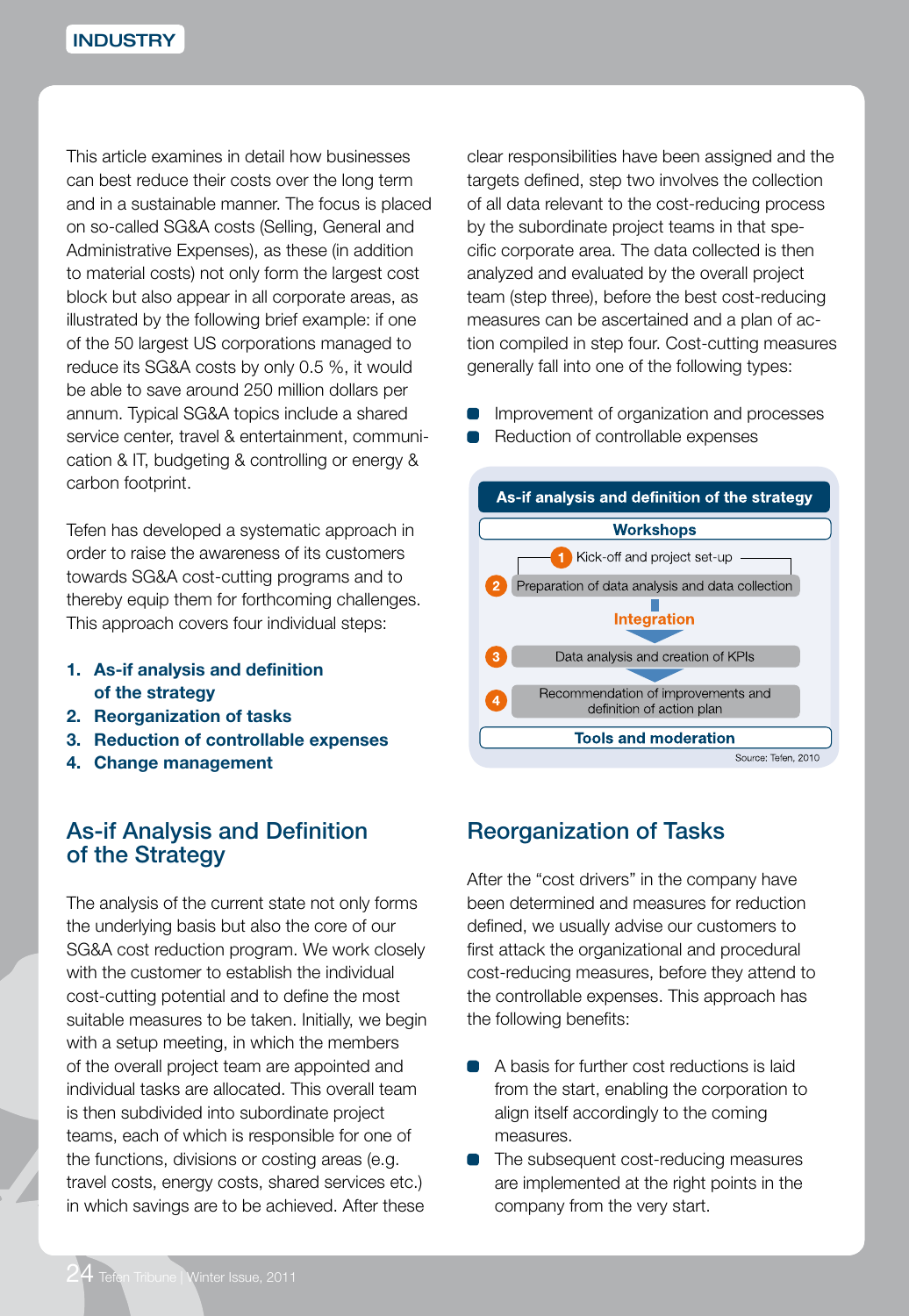The advanced centralization of certain tasks prevents duplicate implementation of individual measures and also leads to greater economies of scale during the following reduction of controllable expenses, e.g. in travel management.

When reorganizing tasks, the key question is: "Which tasks can we centralize in order to operate more efficiently and streamlined, while also profiting from the resulting synergy effects?" The answer to this is not always easy to find and depends on various corporate factors, such as the company culture, structure and organization. In traditional "holding companies", the SG&A tasks are applied to the respective business units. An "operating company", in contrast, is highly centralized, as is the application and management of most classic SG&A tasks. The individual organization of a company depends greatly on its corporate structure. If the corporation serves different markets with a range of products, it is more likely to have a decentral organization than businesses which provide the same product to one market, for which the majority of SG&A tasks is already centralized. So we see that the models used to apply SG&A

activities, vary according to the structure and organization of a company. Tefen has developed a model which is suited to these differing circumstances, while also enabling a structured approach to the reorganization of tasks:



| <b>Option</b>                            |  | <b>Description</b>                                                                                                                                                                                              | <b>Pros &amp; Cons</b>                                                                                                                                                                                                                                                                         |  |
|------------------------------------------|--|-----------------------------------------------------------------------------------------------------------------------------------------------------------------------------------------------------------------|------------------------------------------------------------------------------------------------------------------------------------------------------------------------------------------------------------------------------------------------------------------------------------------------|--|
| Decentralize to<br><b>Business Units</b> |  | Business units should be responsible<br>for all services which are critical to their<br>success in the market place.                                                                                            | Increased responsiveness to client needs<br>÷.<br>Local knowledge<br>Quicker decision making / little bureaucracy<br>Duplications/costs<br>Inability to exploit best practice transfer<br>$\overline{\phantom{a}}$<br>Limited economy of scale and standardization                             |  |
| Centralize at<br>Corporate               |  | Services which are required in order<br>to define and control business units'<br>performance and the overall strategy<br>of the organization should be viewed<br>as corporate.                                  | Control<br>÷.<br>Coordination<br>If resources are limited (e.g. small BUs, lack of critical mass)<br>Difficult overhead allocation<br>Lack of sensitivity on business needs                                                                                                                    |  |
| <b>Shared Services</b>                   |  | Services which are not critical for the<br>business units and generate significant<br>advantages of centralization (economies<br>of scale, synergies) should be grouped<br>together, but not necessarily at HQ. | Run as a "profit centre"<br>Users as "customers"<br>KPIs/ SLAs (service level agreement)<br>÷.<br>Centers of excellence<br>Best practice transfer<br>Removal of duplication<br>Economy of scale<br>May lack critical mass<br>Risk of over-standardization<br>Investments in systems/technology |  |

**Strategic importance and potential**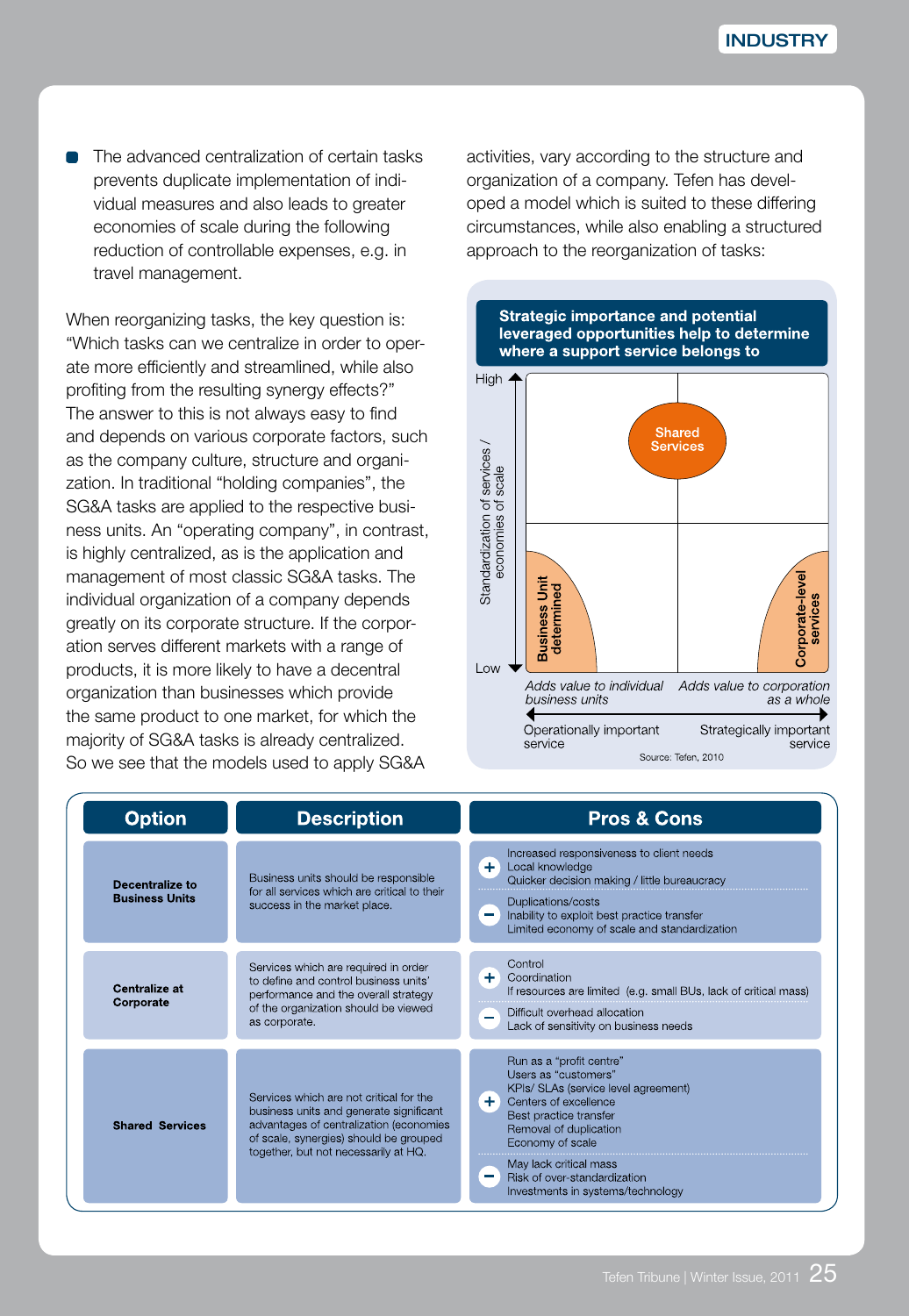In our model, tasks are evaluated for their ability to be standardized (Y axis) against their strategic significance to the overall corporation or individual business units (X axis). If a certain task is directly critical for the success of a specific business unit but is not suitable for standardization, this should be implemented on a decentral basis, in the respective unit. Tasks which relate to the control and management of business units and divisions to the definition and realization of corporate strategy, but which are not suitable for standardization, should be run as corporate level services, a tier above the individual business units. Tasks which are not critical to the success of individual business units but which bring significant synergy effects during centralization should be consolidated in the shared service centers, on a centralized level.

#### Reduction of Controllable **Expenses**

After creating the organizational basis for costreducing measures, the next step is to reduce the controllable expenses. This is generally the more simpler of the two processes, as it usually has little effect on the number of staff and therefore does not generate corporate policy discussions. While traditional "holding companies" often have limited scope for cutting costs through the reorganization of tasks, they enjoy the same options for cutting controllable expenses as "operating companies" do. Since controllable expenses tend to form around 50 % of "non-production costs", there is great potential for savings here!

This phase of the project brings us back to the plan of action for implementing the cost reduction measures, as compiled in the first project step. It is now time to turn our attention once again to those topics. In our experience, it is relatively easy to find room for cutting costs in communications & IT, travel or energy consumption. At one of our customers, a leading global life science corporation, we were able to consolidate the

international travel management and standardize processes over a period of 8 months, leading to a fall in direct travel expenses of 6 % or a sum of 5 million Euros. Let us remember that this saving directly improves the corporate result! In comparison, a company with an annual turnover of 500 million Euros and revenue of 5 %, which does not introduce cost-cutting measures, would have to increase its yearly turnover by 100 million Euros, in order to achieve the same result.

### Change Management

As mentioned above, many companies try to integrate ad-hoc measures into their organizations, in order to survive times of economic downturn. It therefore remains a challenge to ensure that the cost-reducing approach taken becomes an integral and permanent part of the corporate culture. This must include all business units and operative processes, anchoring itself in the heads of the workforce so that it becomes a way of life for all workflows, from document printing, workplace absence, communication to travel planning etc. This is the only way to ensure the sustainable implementation of cost-saving measures.

In addition to the hard factors "processes and structures", companies also need to address their soft factors, such as management, staff and the corporate culture as a whole. Employees need to learn to think flexibly and innovatively within a new environment and in a completely new direction. Typically, this type of change management process progresses through seven